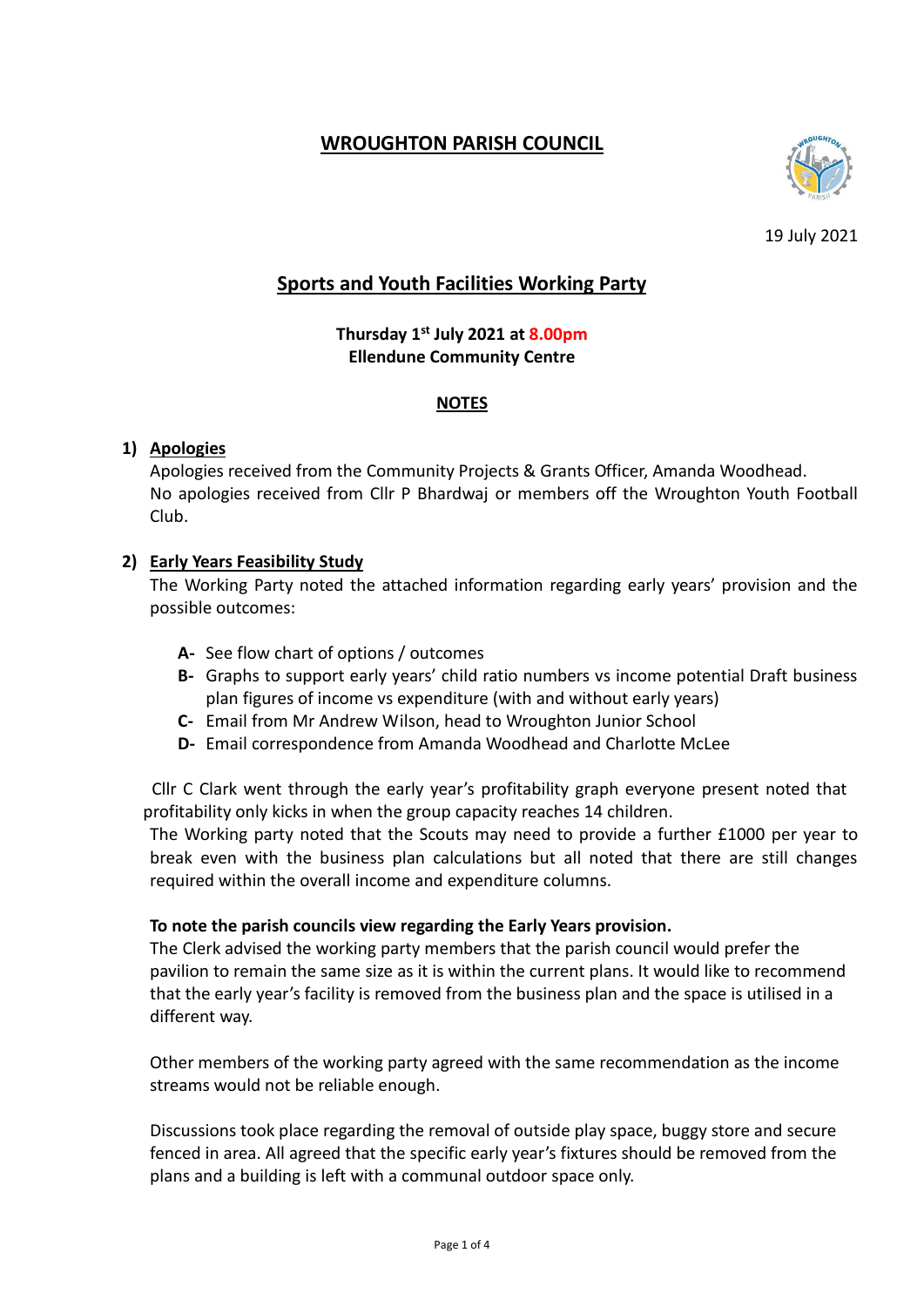It was agreed that two entrances to the pavilion would remain as they are in the plans and new ideas would be considered for the vacant space.

#### **3) Planning Application S/20/0957 – Lease Agreements with the land owner (SBC)**

The working party noted the comments from Tom Buxton SBC Planning Officer and Helen Haines SBS Property.

**E-** Email from Tom Buxton dated 14 May 2021 regarding changes to the planning application and suggestions going forward.

All present agreed to leaving the current planning application as is until the Deeds / S106 agreements are signed and then apply for a variation to change after permission is granted. This will save time and allow the application to avoid further consultation.

**F-** Email from Helen Haines dated 10 June 2021 regarding the sub leasing of the new pavilion and delays in the planning application final approval.

#### **4) S106 Agreement**

The working party noted that the Parish Councils solicitors have now received the S106 agreement and forwarded this on to the office for the council to review. Attached copy for further comment by the working party.

**G-** To note the amount of £6,000 is payable by the parish council in respect of the traffic management measures (won't be required until build stage)

The clerk advised that it was unlikely that the grant funding would cover the costs of the £6000 towards the planning condition applied by SBC.

**H-** To note the amount of £800 is payable by the parish council in relation to S106 funds. This will need to be paid at the time of signing the agreement.

To note the amount of £500 is payable by the parish council in relation to the supporting legal fees for administering the S106 agreement.

Members noted the planning consent for the development will be granted when the Deeds are completed, all agreed to push forward with signing the S106 agreement if approved by the parish council.

#### **5) Architect Fees**

The working party noted the correspondence from SWA Architects.

**I-** To note the email from architect Steve Wolstenholme dated 18 May 2021 regarding fees for changing drawings to suit a new / varied building design. Est £2,000 - £3,000.

A suggestion was made to budget for £3000 from general reserves to assist with the changes in plans and removal of the early year's provision. It was agreed that this wasn't necessary at this point in time and this can be looked at once the planning process has been completed.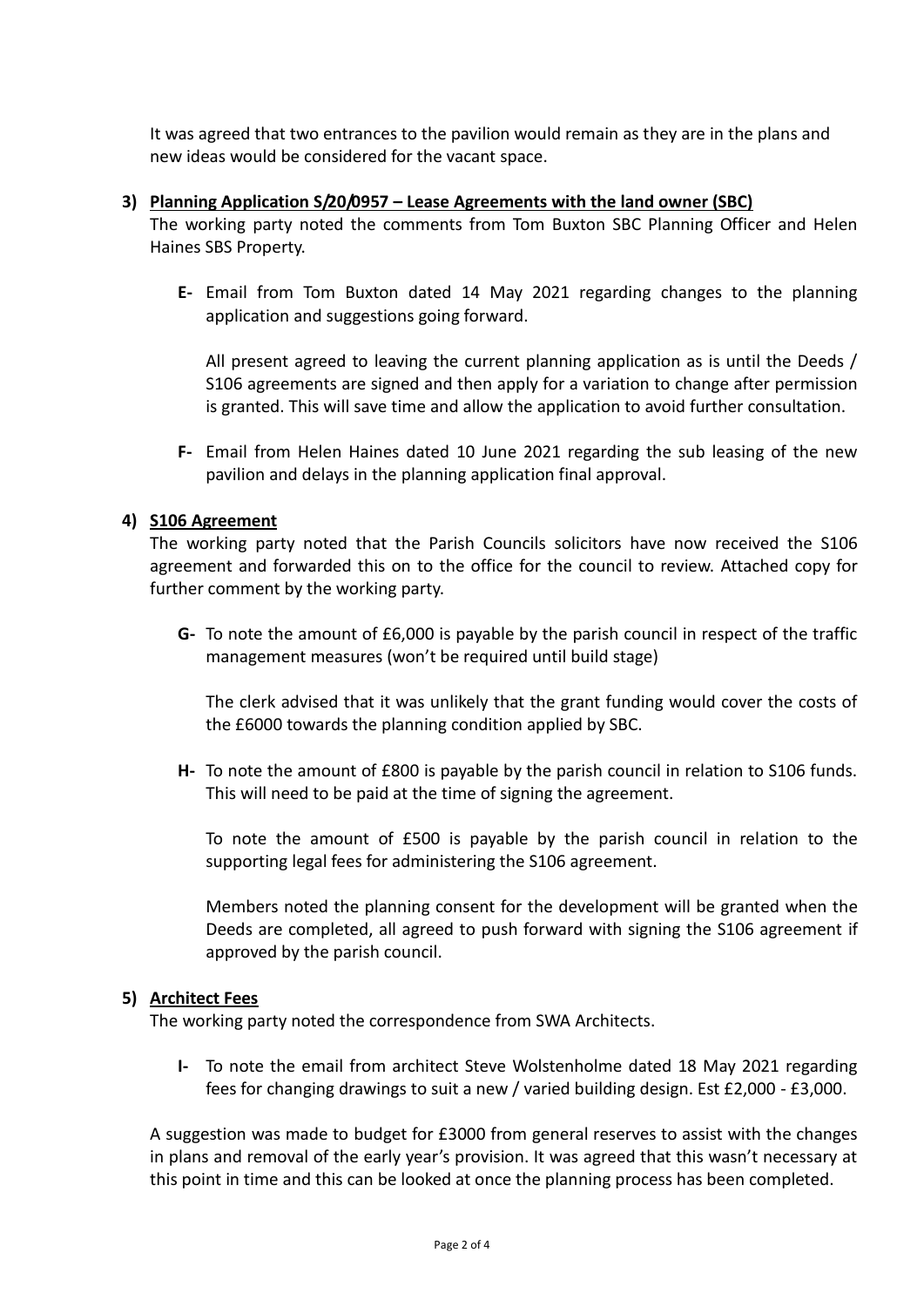### **6) Grant Funding Update**

- **J-** Voluntary Action Swindon (VAS) to note the information received from Carol Willis to help support grant funding opportunities.
- **K-** To note the update from the meeting which took place between the parish council and Oaks Consultancy dated 10 June 2021, copy attached.
- **L-** To consider the quote and information from Oaks Consultancy, cost £1,500 + VAT, Copy attached.

All present discussed the possible funding strategies for the pavilion project and also possible pit falls depending on the opportunities out there in the current climate. The working party are keen to have a consultant on board to establish a funding roadmap before any further funds are applied to this project.

The working party also agreed that Cllr P Bhardwaj should be approached to establish possible funding opportunities.

#### **7) Trust Network Information**

**M-** To note "The Role of A Trustee" slide show, copy attached.

**N-** Trustee recruitment information

To consider attending the next Trustee Network roadshow run by VAS (SBC).

#### **8) Trust Model**

To consider including new stake holders and / or community Groups and possibly electing onto the working party.

It's expected that the Scouts, Parish Councillors and other user groups of the new pavilion all form part of the new trust model.

All present agreed to approach the new chosen stake holder's / Community groups and existing ones to establish their interest in becoming a Trustee.

Considerations were given of a name for the new Trust.

To note that the new Trust can be formed and registered with the Charities Commission at any point, sooner rather than later would be preferred. The new Trust could then remain dormant until the pavilion is ready to be built. Accounts of NIL would be summited annually until finances were active in the future.